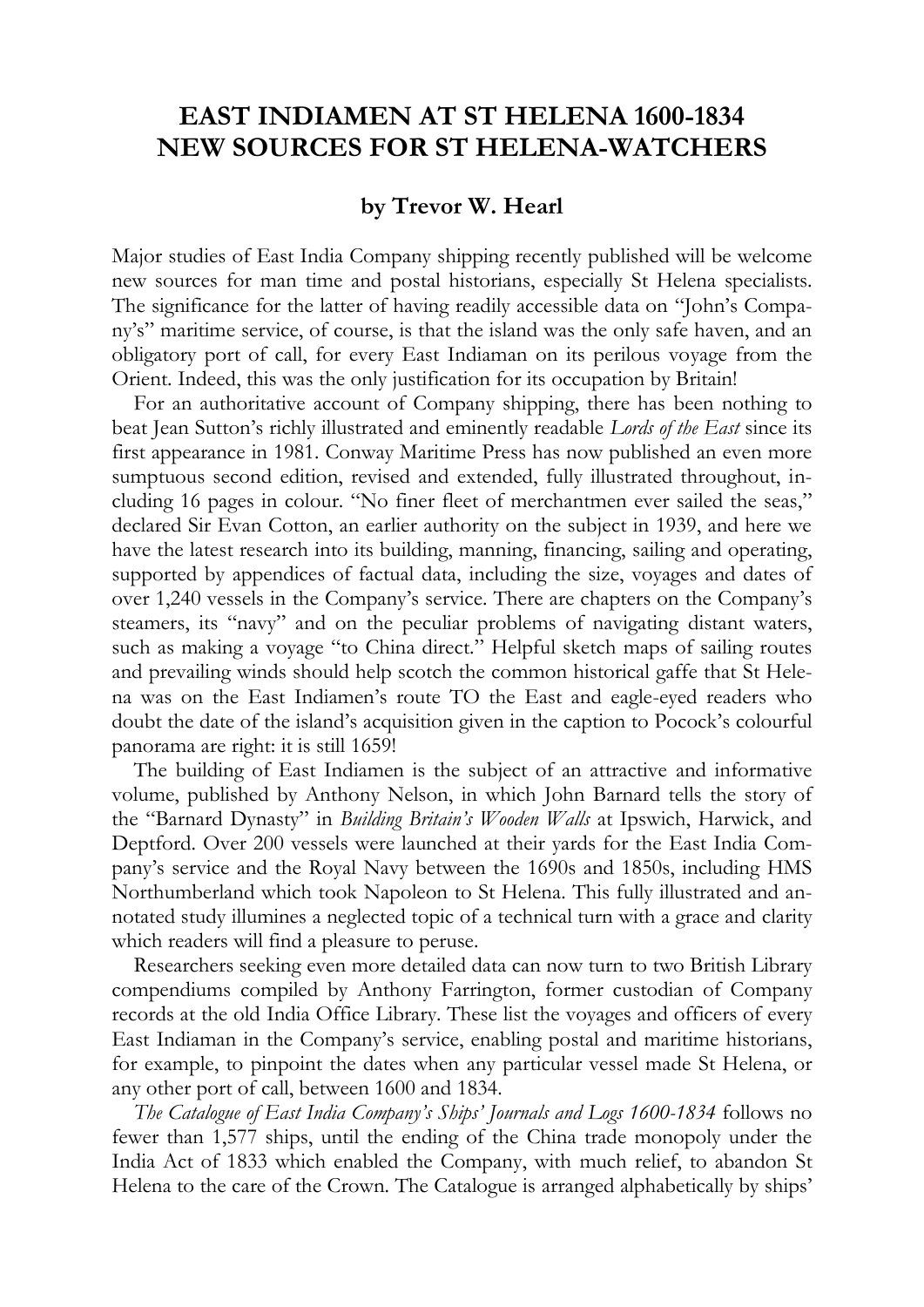names, giving the builder, managing owner and "vital statistics" of each, its voyages, captains and ports of call - rarely without St Helena - adding such incidental facts as its fate if wrecked or captured. Appendices give this information in alternative formats, listing ships by season, and under their shipbuilders and principal managing owners (from 1760), including those chartered in Asia for single voyages to London. The last Indiaman at St Helena was apparently the David Clark on 4 May 1834.

The main sources for this 790-page Catalogue are, as its title indicates, the Journals and Logbooks deposited at East India House by ships' commanders at the end of each voyage. Not all survived the Company's closure in 1858, however, and other sources have been combed to cover the losses, most obviously Hardy's *Register of Ships*. Private ships in the East India trade, such as Tristan's Blenden Hall wrecked on Inaccessible Island in 1821, do not qualify, unless sailing "in the Company's service." Though it is now probably impossible to identify every voyage of every ship, even from the British Library's incomparable sources, there is still one untapped source which would have helped fill the gaps had it not lain neglected in a distant dungeon!

Among The Castle's Archives in Jamestown are the Register Master's shipping lists recording every vessel calling at St Helena since 1673, through the years when it was at the hub of the South Atlantic sea routes. Until recently this unique resource of international significance has remained untouched, but in 1994 it yielded its first title, The First St Helena by Barbara Montgomerie, and now, in the wake of the new millennium, Robin Gill, co-author of St Helena 500, has transcribed the records of the 17th and 18th centuries, hoping to return in due course to tackle the 19th century. From the rare surviving copies of St Helena's published "Shipping Intelligence," it is clear that they would have provided a valuable supplement to the British Library's London sources. Checking the years 1829 and 1832-33, I found that though most of the *Catalogue's* entries were confirmed, a significant number were not. Some dates of arrival at St Helena differed by anything from one to five days so that, for example, the *Dunira* was actually well on her way towards Ascension on the date given for her at St Helena in the *Catalogue* (27 February 1833). It omitted St Helena as a port of call for at least eight ships which, according to Jamestown's reports, spent two or three days there, while two other ships in 1829, HCCS *Maria* and *Rockingham* (2), had no entry at all. The scant entry for the island's packet schooner *St Helena* is less excusable - fewer than 20 of its 64 voyages were noted - given that Barbara Montgomerie's full history, published in Bristol, was readily available for reference.

The *Catalogue* will, nevertheless, provide a versatile tool for researchers and prompt new lines of enquiry. For example, it reveals some unexpected ports of call for East Indiamen such as the *Albemarle* in 1761 which sailed from St Helena to Rio de Janeiro before making for home, only to be wrecked off Polperro in its case. And in the 1830s it is noticeable that several ships left St Helena for Halifax or Quebec. The Company's trading links with Canada would seem to require investigation in view of Alexander Dalrymple's proposals in 1789 to develop the fur trade in a joint venture with the Hudson's Bay Company, as only one of the stand-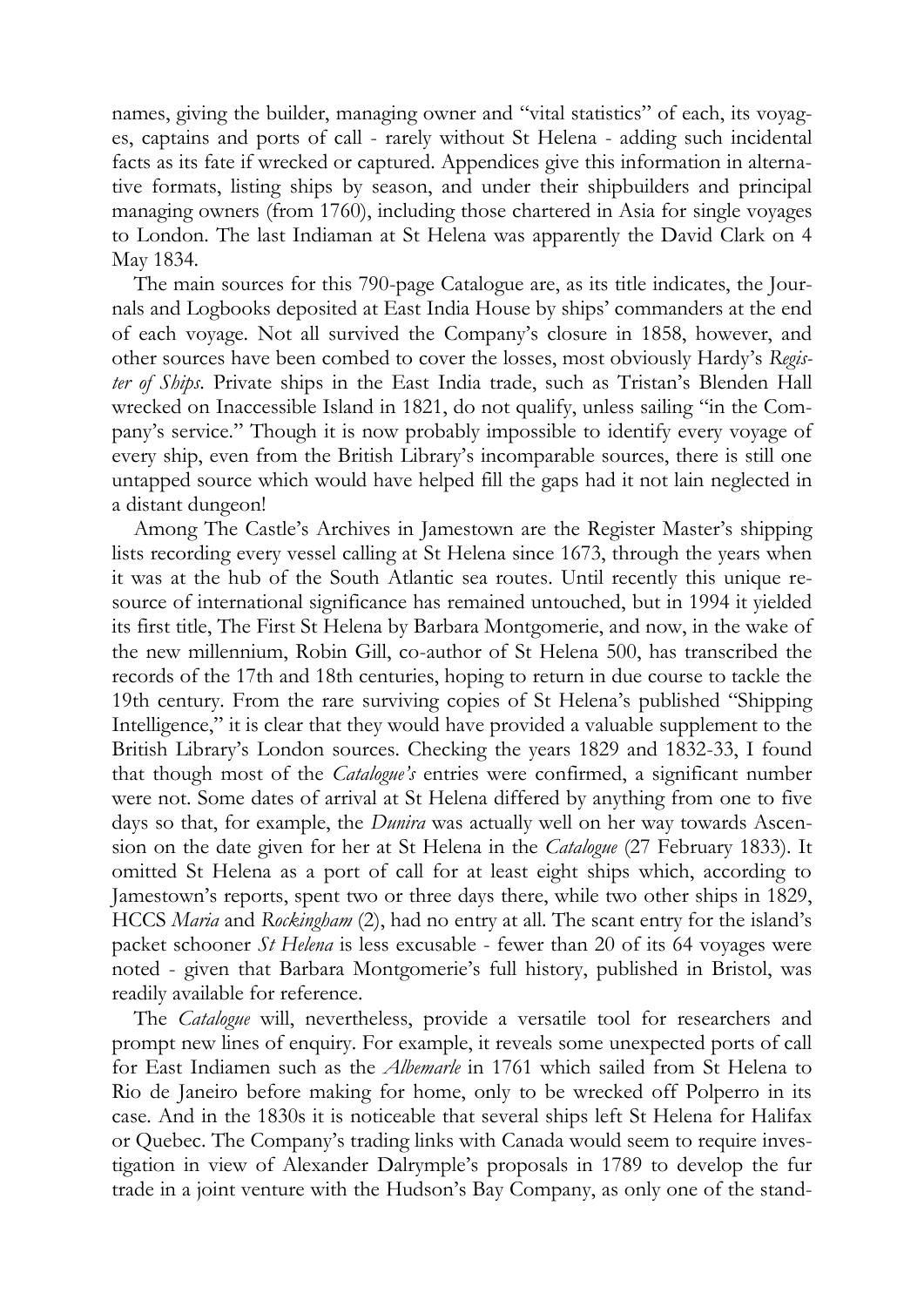ard works on "John's Company," an American Stanford University study by Marguerite E. Wilbur in 1945, even mentions the Company's interest in Canada. Sir Evan Cotton's *East Indiamen* (1949) does, however, note that the *Elizabeth* in 1834 returned "from China by way of Canada" - though in fact via St Helena - later to be wrecked in the St Lawrence laden with lumber. As the British Library's *Catalogue* leaves that ship safely anchored at Halifax, Nova Scotia on 18 August, I conclude that its contract with the Company expired there on disposing of its cargo. There seems plenty of scope for delving into the Company's operations.



The British Library's companion *Biographical Index of East India Company Maritime Service Officers 1600-1834* provides career outlines, with varying amounts of biographical detail, of some 12,000 "commanders, mates, surgeons and pursers," of the ships listed in the *Catalogue*. Checking the entries against the crew list in a *Rockingham* ( 1) Logbook (1791-93), I found the profiles of its 14 officers, including the most junior midshipman, with only one discrepancy - Andrew Morrison, 6th mate, was given as Henry Morrison. Though history is said to be "about chaps", historians know only too well how difficult it is getting to know the *dramatis personae* of past events, nowhere more so than at St Helena.

This prolific mine of biographical information will be a boon to a wide range of researchers beyond maritime and family historians. Specialist tomes on this scale do not come cheap, however, and at  $f_{0.85}$  each these "good companions" may not be as readily accessible as all might wish. Nevertheless, these first-rate publications should give the Company's maritime operations firm foundations on which researchers can build and not least provide a deeper understanding of St Helena's role therein.

## **REFERENCES CITED**